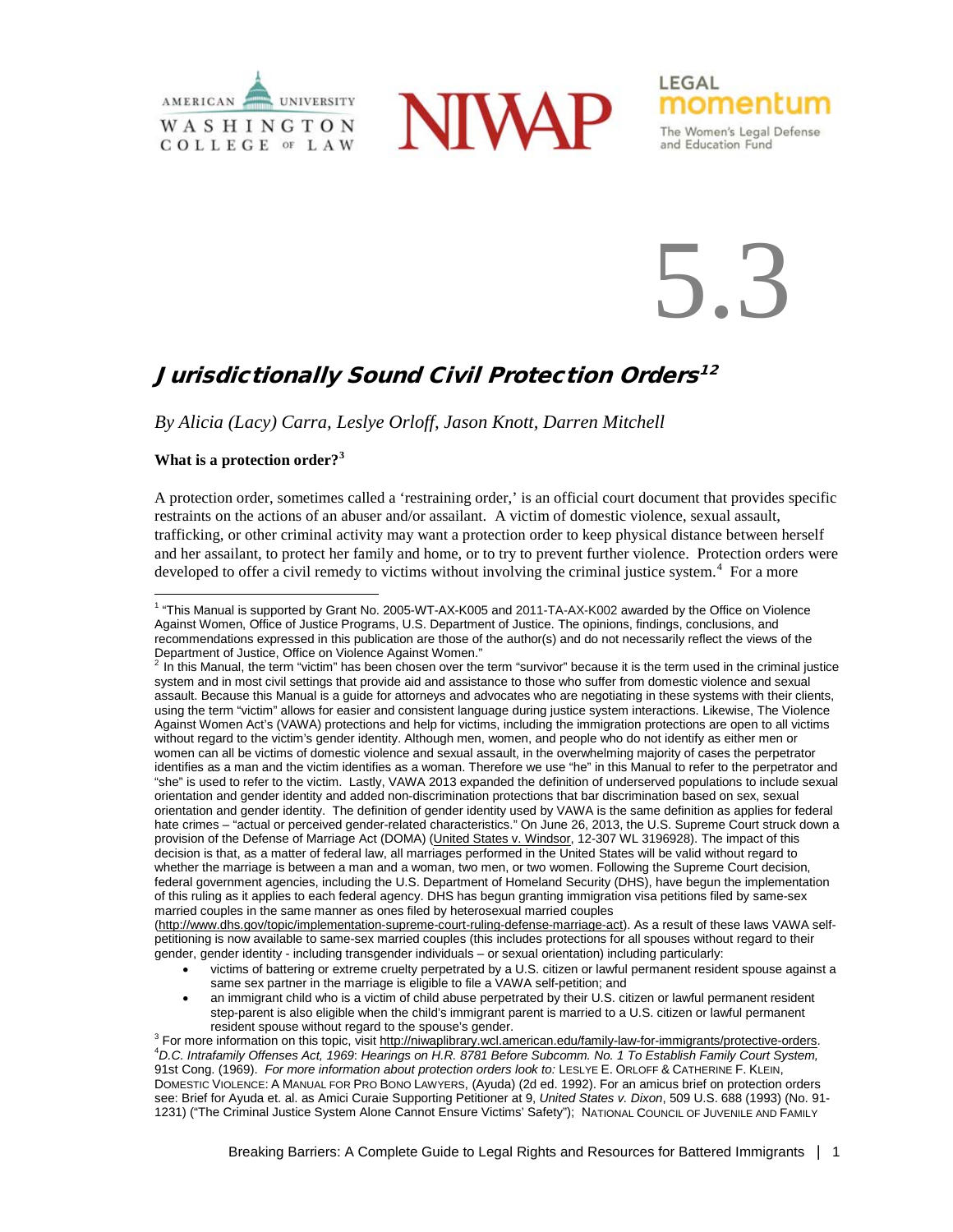detailed explanation of what protection orders are and how an immigrant survivor can access a protection order, please see the protection order chapter in this manual.<sup>[5](#page-1-0)</sup>

#### **Why is jurisdiction important in receiving a protection order?**

A protection order tells an abuser/assailant they cannot commit certain acts. In order for a court to have the jurisdiction to restrict someone's activities the court must have a legally valid reason for doing so. In the case of a protection order there must be a finding of violence or the threat of violence. If a court tries to restrain someone's activities without a statutorily recognized reason for doing so they lack any constitutional justification for limiting someone's actions, which means they lack the subject matter jurisdiction to control someone's actions.<sup>[6](#page-1-1)</sup>

A protection order without a finding of domestic violence is an order issued by a court without subject matter jurisdiction, and is therefore invalid.<sup>[7](#page-1-2)</sup> Protection orders issued without findings violate the Violence Against Women Act's (VAWA) full faith and credit provisions and are unenforceable across state lines.<sup>[8](#page-1-3)</sup> Some judges may accede to requests from a domestic violence perpetrator and issue a protection order that is not based upon findings of domestic violence and may believe that such orders offer protection to victims.<sup>[9](#page-1-4)</sup> A court's jurisdiction for issuing a protection order depends on the court having subject matter jurisdiction. The subject matter jurisdiction for a protection order is based on an occurrence of domestic violence such as assault, battery, or other acts covered by the state domestic violence statue including stalking, threats, sexual assault, and attempts to cause bodily injury. When a judge issues a protection order without a finding of domestic violence, the order is unenforceable because the court does not have the subject matter jurisdiction to issue the order.<sup>[10](#page-1-5)</sup>

<sup>8</sup> 42 U.S.C. § 13981 (1994).

 $\overline{a}$ 

COURT JUDGES, FAMILY VIOLENCE: IMPROVING COURT PRACTICE, RECOMMENDATIONS FROM THE NATIONAL COUNCIL OF JUVENILE AND FAMILY COURT JUDGES'. FAMILY VIOLENCE PROJECT (1990).

<span id="page-1-0"></span> $<sup>5</sup>$  Immigrant victims of domestic violence, sexual assault, stalking, or other forms of violence against women often encounter</sup> systematic barriers when accessing the justice system and victim services in the United States. They can be particularly useful for immigrant victims who may not want to become involved in the criminal justice system because of lack of information, immigration status concerns, cultural stigma, or language access issues. All victims may obtain protection orders regardless of their immigration status.

<span id="page-1-1"></span><sup>6</sup> *See Schramek v. Bohren*, 429 N.W.2d 501, 502 (Wis. Ct. App. 1988); *Gilbert v. State*, 659 So.2d 233 (Fla.1995); *Master v. Eisenbart*, No. 90-2897, 1991 Wisc. App. LEXIS 1270 (Wis. Ct. App. Sept. 18, 1991). *See also generally* NANCY LEMON,

<span id="page-1-2"></span><sup>&</sup>lt;sup>7</sup> Catherine F. Klein & Leslye E. Orloff, *Providing Legal Protection for Battered Women: An Analysis of State Statutes and Case Law*, 21 HOFSTRA L. REV. 801, 849-50 (1993). *See also Broaca v. Broaca*, 435 A.2d 1016, 1018 (Conn. 1980); *People v. Wade*, 506 N.E.2d 954, 956 (Ill. 1987); *Robertson v. Commonwealth*, 25 S.E.2d 352, 358 (Va. 1943); 46 AM. JUR. 2D *Judgments* § 24 (2005) ("When a suit is dismissed for lack of jurisdiction, rulings on the merits rendered prior to the dismissal are nullities, void ab initio. . . . A judgment rendered without jurisdiction may be attacked and vacated at any time, either directly or collaterally.").

<span id="page-1-4"></span><span id="page-1-3"></span><sup>&</sup>lt;sup>9</sup> "No findings" protection orders can be issued in a variety of ways. The order may be issued on a court form that the judge alters inscribing "no findings" on the face of the order. The court may issue a protection order and may cross out the information on the standard court form that crosses out or deletes the reference to the state statutory section that defines the subject matter jurisdictional basis for issuance of a protection order. In a few instances court forms have been erroneously developed that include a check box stating that the order is being issued and no findings have been made. Generally, court<br>forms using this approach have been revised once subject matter jurisdictional concerns have been r

<span id="page-1-5"></span><sup>&</sup>lt;sup>10</sup> Bryant v. Williams, 161 N.C. App. 444 (N.C. Ct. App. 2003) (vacating protection order where woman consented to order, but court had dismissed domestic violence complaint because no domestic violence found cannot approve even a consent order because order is to make domestic violence cease); *El Nashaar v. El Nashaar*, 529 N.W.2d 13 (Minn. Ct. App. 1995) (granting husband writ of prohibition where civil protection order granted by lower court because no findings accompanied civil protection order, so no basis for civil protection order); *Price v. Price*, 133 N.C. App. 440 (N.C. Ct. App. 1999) (reversing civil protection order because no evidence/findings of violence, only suspicion of husband); *John P.W. ex rel. Adam W. v. Dawn D.O.*, 214 W. Va. 702, 707 (W. Va. 2003) (issuing civil protection order at father's request without findings of domestic violence- reversed); *Brandon v. Brandon*, 132 N.C. App. 646 (N.C. Ct. App. 1999) (reversing civil protection order because accompanied by unclear findings of fact); *See also Capron v. Van Noorden*, 6 U.S. 126, 126 (1804); 20 AM. JUR. 2D *Courts* § 99 (2005) ("jurisdiction over the subject matter cannot be affected by agreement or consent").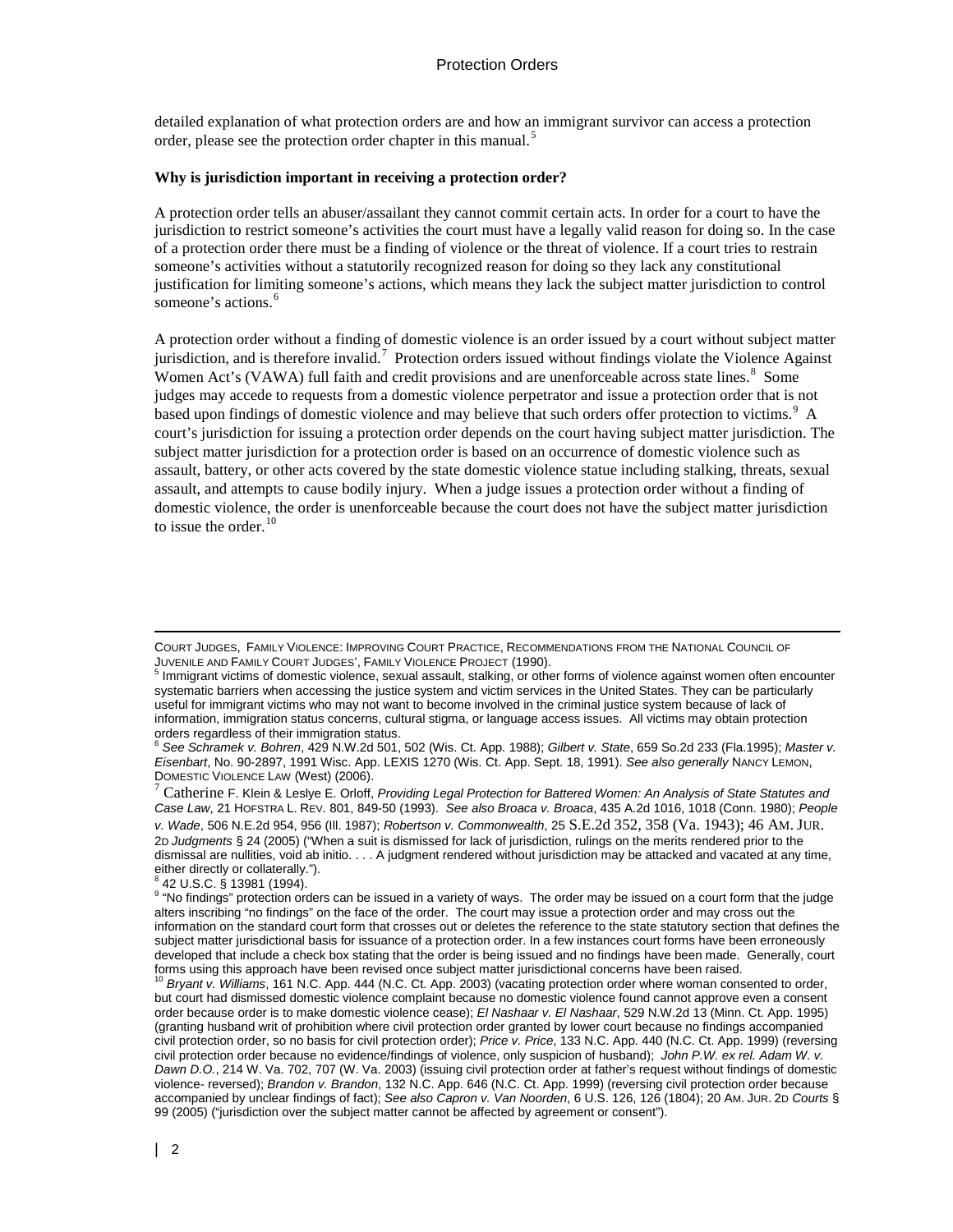All protection orders, including consent protection orders, need subject matter jurisdiction. Parties cannot consent to give a court jurisdiction that the court would not otherwise have.<sup>[11](#page-2-0)</sup> A consent protection order without a finding of domestic violence can be vacated for lack of jurisdiction.<sup>[12](#page-2-1)</sup> A consent protection order must include findings to support subject matter jurisdiction for the court issuing the order. This does not mean that the judge must always hold a full hearing and issue a formal domestic violence finding to obtain subject matter jurisdiction to issue a civil protection order. The court may base its subject matter jurisdiction on an admission by the respondent of one or more acts that qualify as domestic violence under the state protection order statute. Alternatively, when the parties are willing to consent to a protection order, subject matter jurisdiction can be obtained based upon the uncontested affidavit or pleading of the protection order petitioner. When there is no admission and all of the allegations in the protection order petition are contested the court must hold a hearing and issue a protection order based upon findings of domestic violence.

#### **Why do judges issue Protection Orders without subject matter jurisdiction?**

Judges may want to issue orders without any findings for a variety of reasons. The court may do so to promote more consent orders and avoid holding hearings.<sup>13</sup> The court may be responding to an abuser's request that he maintain access to firearms<sup>[14](#page-2-3)</sup> or to avoid triggering presumptions against awarding custody to an abuser.<sup>15</sup> In divorce proceedings that occur after a protection order has been issued, opposing counsel may attempt to argue that a no-findings protection order has already decided that there was no domestic violence in the relationship. In each of these instances if the court issues a "no findings" protection order when it lacks subject matter jurisdiction to do so, the court denies a victim of domestic violence the protection that was afforded to her under state protection order laws, and jeopardizes the health and safety of a victim and her children.

 Some state court judges may issue court orders specifically designed to avoid treatment of that court order as an order under state protection order laws. These orders are not included in the state electronic protection order enforcement system (e.g. the California Law Enforcement Telecommunication System (CLETS) or Domestic Violence Restraining Order System (DVROS). Such orders are not protection orders and are unenforceable as protection orders. These orders offer protection to no one.

When a victim files for protection order relief the court should grant that relief after trial or by consent of the parties if the pleadings contain facts of abuse that qualify for issuance of a protection order under state law. If the court holds a hearing and does not find facts sufficient to support issuance of the protection order, the request for the order should be denied. In practice there may be proof problems in some protection order cases that do not sustain issuance of an order. In these cases, the judge's role is to deny issuance of the protection order and not give the petitioner victim less than the law requires. In other cases judges issue orders that are not jurisdictionally sound protection orders when asked to do so by the parties. This usually occurs when the abuser is represented and the victim who is not represented has been coerced into agreeing to a stipulated order that is not legally a protection order because the parties have agreed to leave findings of domestic violence out of the Agreed to Order.

<span id="page-2-0"></span><sup>11</sup> *See Capron*, 6 U.S. at 126; 20 AM. JUR. 2D *Courts* § 99 (2005) ("jurisdiction over the subject matter cannot be affected by agreement or consent"); *Bush v. United States*, 703 F.2d 491 (11th Cir. 1983); *Latin Am. Cas. Ins. Co. v. Hi-Lift Marina, Inc.*, <sup>12</sup> Bryant v. Williams, 161 N.C. App. 444 (N.C. Ct. App. 2003).<br><sup>13</sup> See Jennifer Heintz, Safe at Home Base? A Look at the Military's New Approach to Dealing With Domestic Violence on

<span id="page-2-2"></span><span id="page-2-1"></span>*Military Installations*, 48 St. Louis U. L.J. 277, 280 (2003) ("Mutual or consent orders of protection are often issued without a hearing or a specific finding of abuse . . . ."); Klein et al., *supra* note 4, at 1074 ("Courts, relying on a sworn petition, also issue consent civil protection orders between the parties without a finding of abuse."). <sup>14</sup> *See* Lisa D. May, *The Backfiring Of The Domestic Violence Firearms Bans*, 14 COLUM. J. GENDER & L. 1, 34-35 (2005)

<span id="page-2-3"></span><sup>(&</sup>quot;Rather than properly applying state laws that would trigger the federal statutes, some judges misapply the state laws for the very purpose of circumventing the application of the federal firearms bans.").

<span id="page-2-4"></span><sup>15</sup> *See* Nancy K.D. Lemon, *Statutes Creating Rebuttable Presumptions Against Custody To Batterers: How Effective Are They?*, 28 WM. MITCHELL L. REV. 601, 664-65 (2001).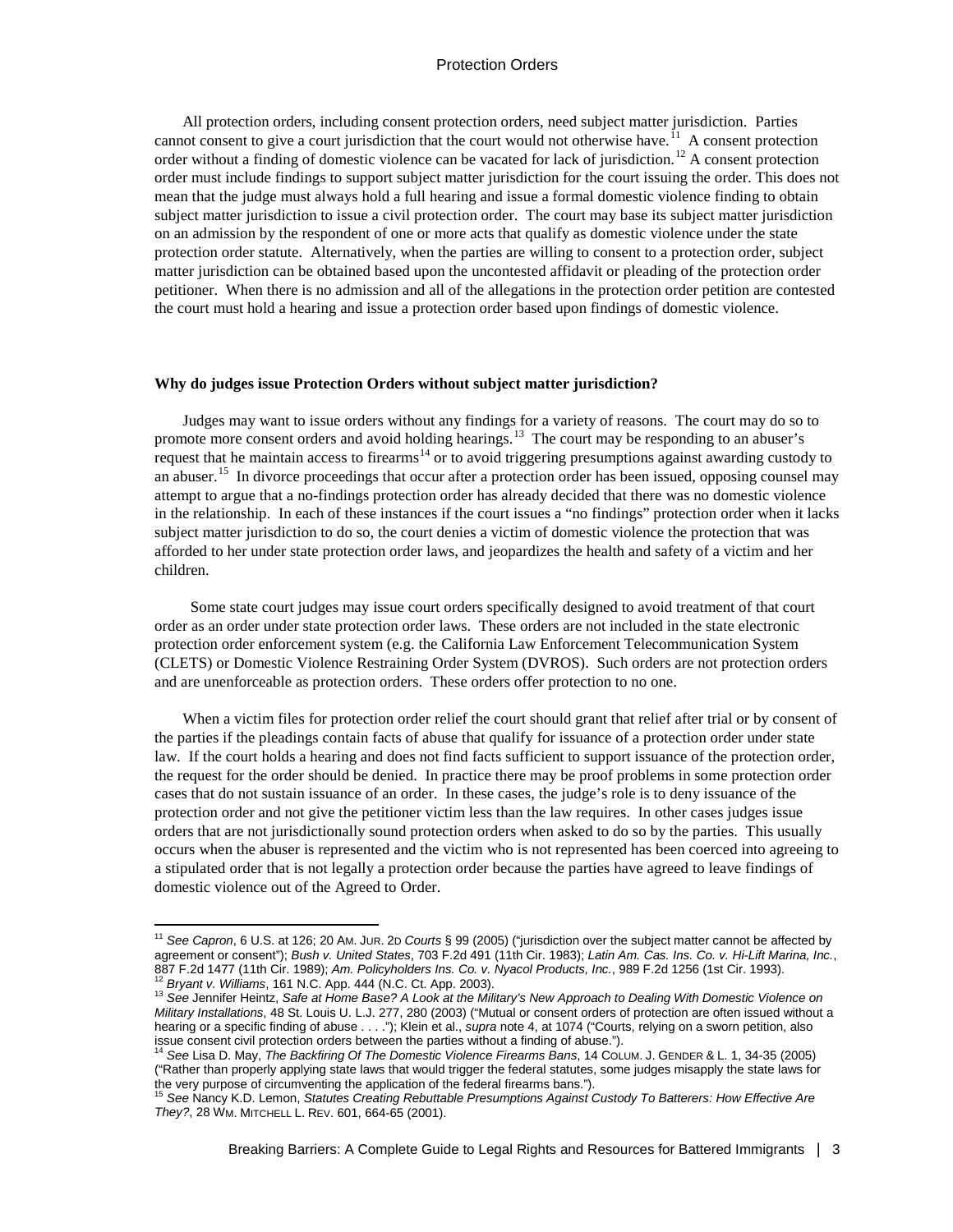When Judges agree to go along with this request, danger to domestic violence victims is enhanced. The victim receiving a court order that does not comply with the state protection order laws is mislead into believing that she has received a valid enforceable protection order. The abuser may know that the order is not a jurisdictionally sound protection order and is not enforceable by law enforcement authorities. If the victim is operating under the illusion of a valid order and falsely relies on the order to protect her against future abuse, she may fail to take other steps to protect herself and her children from ongoing violence. The lack of subject matter jurisdiction for her order, as well as her reliance on that order, may place her in greater danger.

## *Practice Pointer- personal and subject matter jurisdiction[16](#page-3-0)*

If possible from a safety perspective, it is best to obtain a protection order in the jurisdiction in which the abuse occurred. A family law attorney will have to do a safety assessment with the survivor to determine if that is a viable option. Once the victim obtains a protection order in the state where the violence occurred, that protection order is enforceable in any U.S. jurisdiction to which the victim moves under the Violence Against Women Act's (VAWA) Full Faith and credit provisions.<sup>[17](#page-3-1)</sup> The victim can obtain the protection order in the original jurisdiction and then move to a new jurisdiction without the abuser knowing to which state she has relocated. When a victim has children with the abuser, laws governing interstate custody jurisdiction and parental kidnapping will need to be a part of this assessment.<sup>18</sup> If the victim has already fled to a new jurisdiction, or the determination is made that a victim is safer moving and then obtaining the protection order, the attorney should interview the client to determine whether there is subject matter jurisdiction to file the protection order in the victim's new location. Harassing phone calls, threats, and stalking can be continuations of the abuse, giving the new jurisdiction subject matter jurisdiction.<sup>[19](#page-3-3)</sup> The presence of danger to the petitioner, such as when the abuser has come to the jurisdiction but has not yet contacted the survivor, can be enough of a threat for subject matter jurisdiction, and therefore to issue a protection order in the new jurisdiction.<sup>[20](#page-3-4)</sup> Review your state's long arm jurisdiction statute to determine the specific requirements for personal jurisdiction over the abuser and the minimum contacts needed, which in some locations may depend on the threats and or actions taken by the abuser since the survivor has moved to the new jurisdiction.

## **1) Legal ramifications**

When a protection order is issued without a finding of domestic violence a victim is left without protection and may suffer further legal consequences.

#### **Reversal**

When there is no jurisdiction for a court to have issued a protection order, the order can be reversed. In *Andrasko v. Andrasko* the Minnesota Court of Appeals held that "the trial court erred by failing to make findings regarding domestic abuse" and reversed the civil protection order.<sup>[21](#page-3-5)</sup> Similarly, the court in *Bryant v*. *Williams* stated that under North Carolina law "[t]he court's authority to enter a protective order or approve a consent agreement is dependent upon finding that an act of domestic violence occurred and that the order

<sup>&</sup>lt;sup>16</sup> For a complete analysis of protection orders, see LESLYE E. ORLOFF & CATHERINE F. KLEIN, DOMESTIC VIOLENCE: A MANUAL<br>FOR PRO BONO LAWYERS (Ayuda) (2d ed. 1992).<br><sup>17</sup> 42 U.S.C. & 12004 (1004): National Cartes of Fell

<span id="page-3-2"></span><span id="page-3-1"></span><span id="page-3-0"></span><sup>&</sup>lt;sup>17</sup> 42 U.S.C. § 13981 (1994); National Center on Full Faith and Credit, http://www.fullfaithandcredit.org.<br><sup>18</sup> See chapters on Interstate Custody and Jurisdiction in LEGAL MOMENTUM, BREAKING BARRIERS: A COMPLETE GUIDE TO

<span id="page-3-3"></span>In re Anthony T., 510 N.Y.S.2d 810 (N.Y. 1986); *Adair v. United States*, 391 A.2d 288 (D.C. 1978); *United States v. Baish*, 460 A.2d 38 (D.C. 1983).<br><sup>20</sup> Pierson v. Pierson, 147 Misc.2d 209 (N.Y. Fam. Ct. 1990).

<span id="page-3-4"></span>

<span id="page-3-5"></span><sup>&</sup>lt;sup>21</sup> 443 N.W.2d 228, 230 (Minn. Ct. App. 1989).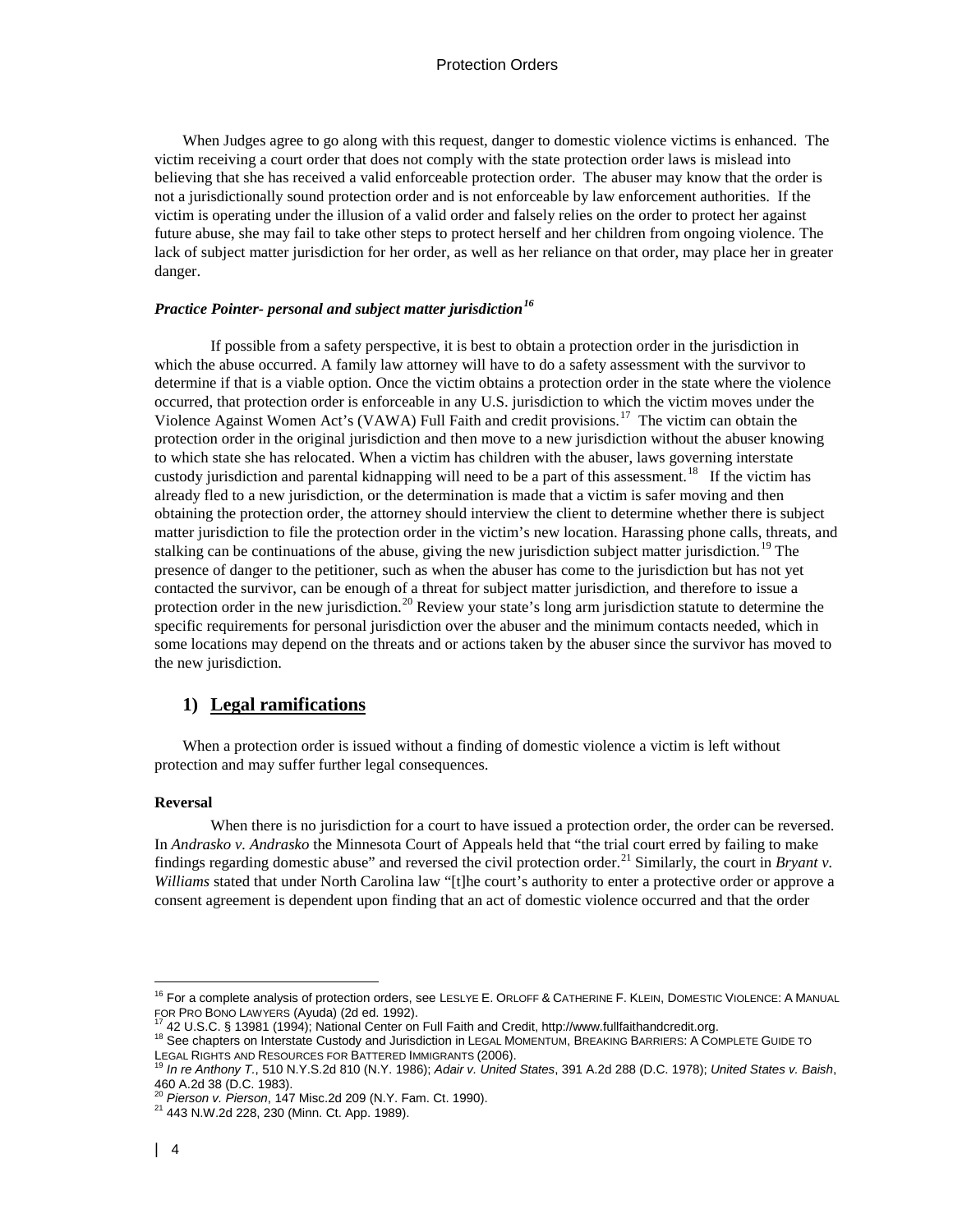furthers the purpose of ceasing acts of domestic violence."[22](#page-4-0) Similarly, in *Sandoval v. Mendez* the court affirmed the trial court's refusal to enter a civil protection order for lack of subject matter jurisdiction because a necessary statutory provision had not been met. $^{23}$  $^{23}$  $^{23}$ 

## **Protection Order Is Not Valid and Enforceable Under the Violence Against Women Act's Full-Faith and Credit Provisions**

Under the Violence Against Women Act of 1994 (VAWA)<sup>[24](#page-4-2)</sup> federal law requires that each state, tribe, or territory give full faith and credit to a sister state's protection order (including an emergency order) as long as due process requirements were met in the state where the order was issued. The full faith and credit provision of VAWA requires that a *valid* protection order must be enforced throughout the United States. When there are no findings to give a court jurisdiction to issue a protection order, it is not a valid protection order and courts in other states may refuse to give the order full faith and credit.<sup>25</sup>

In making protection orders enforceable across state lines, Congress limited full faith and credit protections to orders that meet the following requirements:

1) a pleading has been filed;

2) the restrained party was provided notice and an opportunity for a hearing; and

3) the order was based upon findings that the restrained party had committed acts deemed domestic violence under the protection order statute of the state issuing the order.<sup>26</sup>

Congress took this approach to assure that the restrained party had been provided due process before a protection order was issued and to deter the practice of courts issuing mutual protection orders restraining both the abuser and the victim.<sup>27</sup> When judges issue "no findings" protection orders these orders are contrary to VAWA, are unenforceable beyond the boundaries of the issuing state, and risk rendering the legal order ineffective.[28](#page-4-6)

## **2) Impact on survivor**

In addition to reversal of an order and problems with full-faith and credit, a 'no findings' order causes several other problems for victims of domestic violence. Orders issued without jurisdiction, because of no findings of domestic violence, are dangerous for domestic violence victims because the order:

> • Allows the abuser to avoid accepting responsibility for his violent and abusive behavior, thereby undermining the protection order's effectiveness.

<span id="page-4-0"></span><sup>22</sup> 588 S.E.2d 506, 508 (N.C. Ct. App. 2003); *cf. Ditlefsen v. Feyereisen*, No. 86-1151, 1987 WL 267486 (Wis. Ct. App. Feb. 3, 1987) ("[w]ithout findings on the criteria set out in [Wisconsin's statute], there is no basis for determining subject matter jurisdiction" in custody case).<br><sup>23</sup> 521 A.2d 1168 (D.C. Ct. App. 1987).

<span id="page-4-3"></span><span id="page-4-2"></span><span id="page-4-1"></span><sup>24 42</sup> U.S.C. § 13981 (1994).<br><sup>24</sup> 42 U.S.C. § 13981 (1994).<br><sup>25</sup> Heintz, *supra* note 10, at 280 (finding order did not comply with Violence Against Women Act's "requirement of reasonable notice or opportunity to be heard" because of lack of findings). C*f. In re* Jorgensen, 627 N.W.2d 550, 564 (Iowa 2001) (refusing to apply New York custody order because New York court failed to make factual findings and thus lacked subject matter jurisdiction).<br><sup>26</sup> 18 U.S.C. §2265-6; U.S. ATTORNEY's OFFICE W. DIST. N.Y. & ST. UNIV. OF N.Y. AT BUFF. SCH. OF LAW FAMILY VIOLENCE

<span id="page-4-4"></span>CLINIC, OBTAINING AND ENFORCING VALID ORDERS OF PROTECTION IN NEW YORK STATE, 37 (U.S. Dep't of Justice), http://www.usdoj.gov/usao/nyw/victim\_witness/pdf/OOPmanual.pdf; NATIONAL CENTER ON FULL FAITH AND CREDIT PENNSYLVANIA COALITION AGAINST DOMESTIC VIOLENCE, INCREASING YOUR SAFETY: FULL FAITH AND CREDIT FOR PROTECTION ORDERS, http://www.vaw.umn.edu/documents/survivorbrochure/survivorbrochure.html (last visited Jan. 24. 2008); Edward S. Snyder & Laura W. Morgan, *Domestic Violence Ten Years Later*, GP-SOLO LAW TRENDS & NEWS: FAMILY LAW, August 2005, http://www.abanet.org/genpractice/newsletter/lawtrends/0508/family/domviolence.html.

<span id="page-4-5"></span>BATTERED WOMEN'S LEGAL ADVOCACY PROJECT, INC., MUTUAL ORDERS OF PROTECTION: INFORMATION FOR JUDGES, ADVOCATES, AND BATTERED WOMEN (2003), http://www.bwlap.org/TAPs/mutualOFP.pdf (explaining the problems with mutual protection orders).

<span id="page-4-6"></span><sup>28</sup> 18 U.S.C. §2265(a)-(b)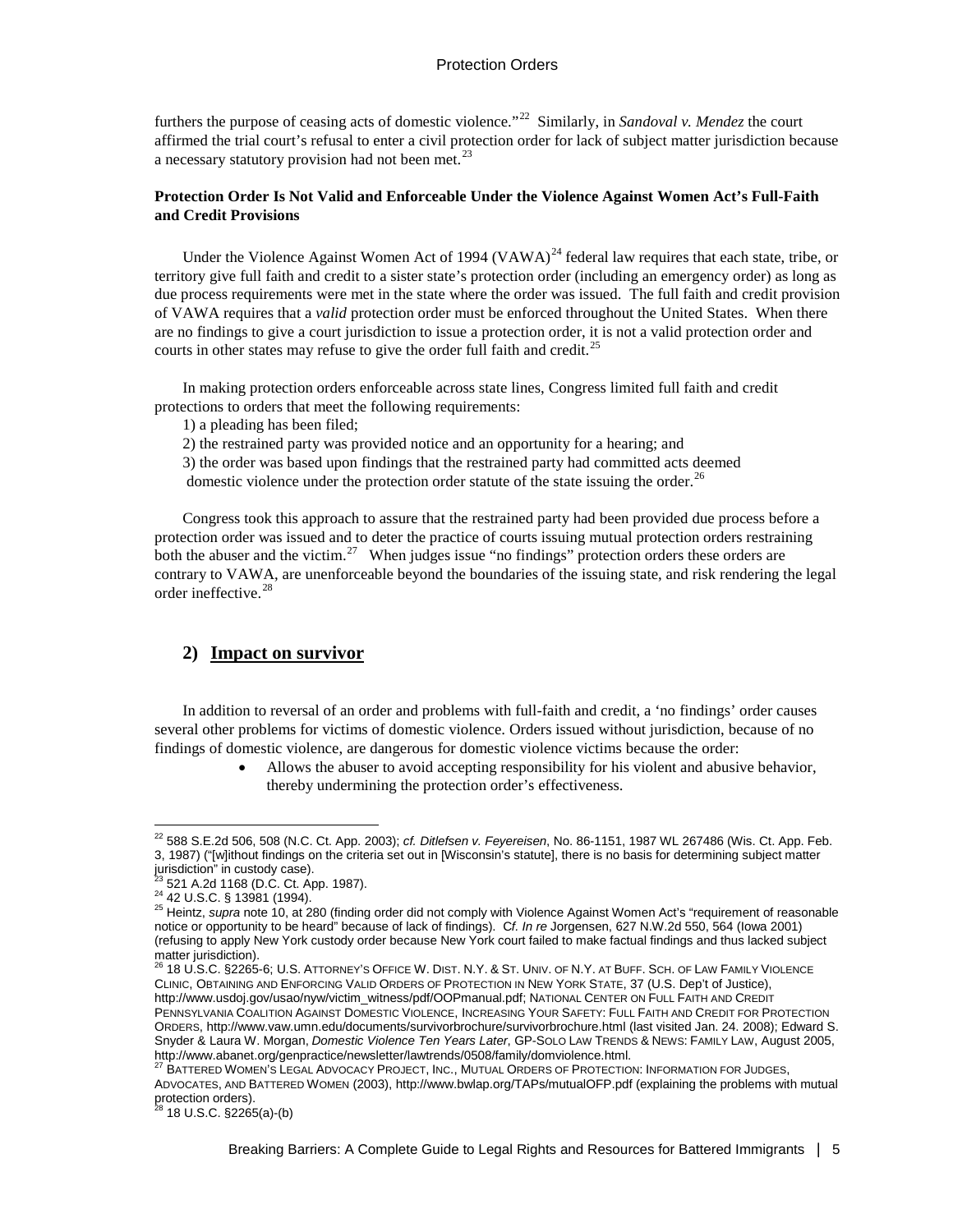- Can avoid state laws designed to avoid awarding custody to the non-abusive parent and make it more difficult for the battered victim to be awarded custody of the parties' children; [29](#page-5-0)
- Can allow the abuser to retain his firearms avoiding federal laws that require that abusers with protection orders be barred from purchasing fire arms and obtaining a fire arms license: [30](#page-5-1)
- May undermine the ability of courts to have abusers turn over weapons;
- Can undermine an immigrant victim's domestic violence-related immigration case  $31$  and access to public benefits;  $32$
- Can delay or hinder access to welfare benefits for battered women and children; and
- Can make it less likely in a divorce for the battered victim to be able to retain the family home or to obtain a distribution of the family assets that takes domestic violence into account.

## **3) Issuing Jurisdictionally Sound Protection Orders – Including Consent Protection Orders**

To issue a valid protection order there must be a finding of domestic violence, which gives the issuing court subject matter jurisdiction. This does not mean that there must be a full hearing. Ideally, the court can obtain abuser consent to the issuance of a protection order so that the court may avoid a full hearing on the subject of abuse. In consenting, the abuser must be agreeing to a finding of domestic violence,<sup>[33](#page-5-4)</sup> otherwise there is no subject matter jurisdiction, regardless of an abuser's agreement to the order.<sup>[34](#page-5-5)</sup>

As in any uncontested civil court case, the court can issue a valid order resting its subject matter jurisdiction upon the uncontested affidavit or pleading of the petitioner.<sup>[35](#page-5-6)</sup> When the abuser does not contest to the issuance of the protection order and the protection order petition alleges facts sufficient to constitute domestic violence under the state protection order statute, protection order courts across the country have subject matter jurisdiction to issue valid consent protection orders. If the abuser insists on a consent civil protective order, without any finding of abuse, the court should reject the abuser's position, hold a full hearing, and issue a civil protective order if it finds that the victim has shown the required facts.

All protection orders should be issued on unaltered court forms or other court orders that contain one of the following:

<span id="page-5-0"></span><sup>29</sup> *See Zimmerman v. Zimmerman*, 569 N.W.2d 277, 279 (N.D. 1997) (reversing custody order because court had not "carefully delineate[d] relevant and specific facts in support of its [domestic abuse] determination"); CLARE DALTON, LESLIE DROZD, & FRANCES WONG, NAVIGATING CUSTODY & VISITATION EVALUATIONS IN CASES WITH DOMESTIC VIOLENCE: A JUDGE'S GUIDE (2d ed. 2006); AMERICAN BAR ASSOCIATION, CIVIL PROTECTION ORDERS (CPO'S) AND CHILD RELATED ISSUES (2004) (summary of State CPO laws including child custody for non-abusive parents); Mark Hardin, *Ramifications for Spouse and Partners*, A.B.A. CRIMINAL JUSTICE MAGAZINE, Spring 2002, *available at* http://discussions.abanet.org/crimjust/mo/premiumcr/cjmag/17-1/ramifications.html; HOWARD DAVIDSON, THE IMPACT OF DOMESTIC VIOLENCE ON CHILDREN: A REPORT TO THE<br>PRESIDENT OF THE AMERICAN BAR ASSOCIATION (Aug. 1994).

<span id="page-5-1"></span>PRESIDENT OF THE AMERICAN BAR ASSOCIATION (2005)(prohibiting possession of firearms by any person who is subject to a court order that issues after a hearing and "includes a finding that such person represents a credible threat to the physical safety of such intimate partner or child").

<span id="page-5-2"></span><sup>31</sup> *See* 8 U.S.C. § 1229 (2000); 8 U.S.C. §1101(a) (amended by Pub. L. No. 109-162 on Jan. 5, 2006); LEGAL MOMENTUM,

<span id="page-5-4"></span><span id="page-5-3"></span><sup>&</sup>lt;sup>32</sup> LEGAL MOMENTUM, *supra* note 15, at §§4:1-2.<br><sup>33</sup> Some courts may ask the abuser to admit that one or more incidents of domestic violence have occurred. Other courts require only a general agreement from the abuser to the court's issuance of a domestic violence finding, coupled with an uncontested pleading by the petitioner alleging domestic violence. Both approaches are sufficient for subject matter jurisdiction.

<span id="page-5-5"></span>Bryant v. Williams, 161 N.C. App. 444 (N.C. Ct. App. 2003) (vacating protection order and dismissed domestic violence complaint where woman consented to order because no domestic violence found cannot approve even a consent order since order is to make domestic violence cease).

<span id="page-5-6"></span><sup>35</sup> *See* Vogt v. Vogt, 455 N.W.2d 471, 474 (Minn. 1990); LEGAL MOMENTUM, *supra* note 15, at §5:1.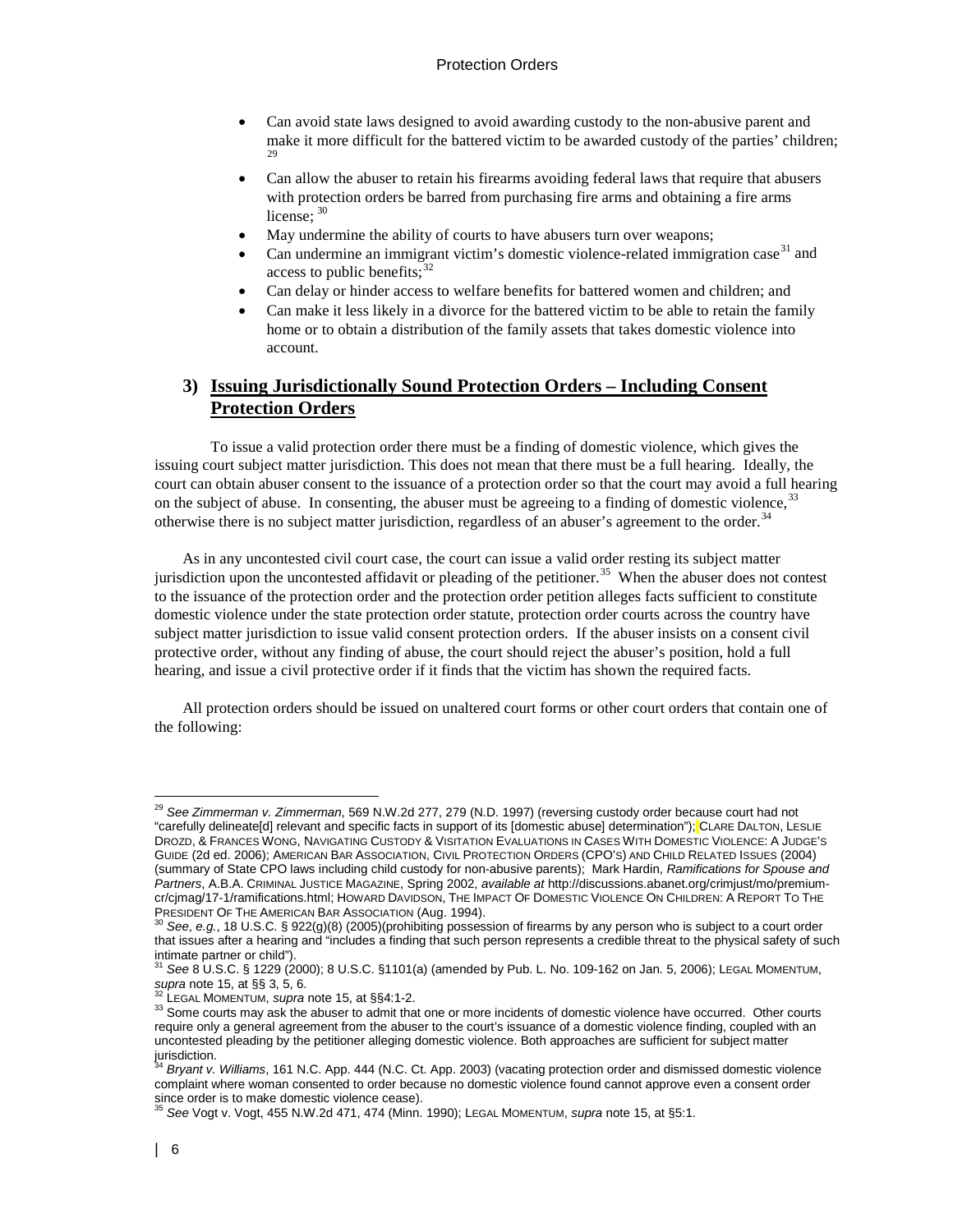- A citation to the state protection order statute defining domestic violence for purposes of issuance of a protection order;
- A statement that the court finds that the petitioner is entitled to a protection order under the state protection order statute;
- A statement that the court has found that it has subject matter jurisdiction to issue a protection order;
- A statement that the respondent admits an act or act of domestic violence as defined by the state protection order statute; or
- A finding of fact by the court that the respondent has committed an act or acts that qualify as domestic violence under the state protection order statute.

Each of these rulings provides a sufficient factual finding to support subject matter jurisdiction for issuance of a protection order. When one or more of the above findings are clear from the text of the civil protection order issued by the court, no specific oral or written finding of abuse is required for a protection order to be valid $36$ 

## **What are the gun ownership ramifications of a protection order?**

There are some federal laws that limit gun ownership and may affect a judge's desire to issue a no findings protection order. The law that directly mentions protection orders and firearms is 18 U.S.C. section 922 (g) (8). Often 18 U.S.C. section 922 (g) (9) (also called the Lautenberg amendment) is mistakenly assumed to be activated by a protection order. There are also several other laws that may affect an abuser's ability to receive firearms from others or increase the penalties for an abuser who lies in order to get a firearm.<sup>[37](#page-6-1)</sup>

## **18 U.S.C. 922 (g) (8)**

922 (g) (8) prohibits some abusers subject to a protection order from possessing firearms and ammunition. In order for a protection order to deny an abuser access to firearms under this law the protection order must:<sup>[38](#page-6-2)</sup>

1) have been issued after a hearing with a) Notice to the respondent, and b) Opportunity for the respondent to participate

AND

- 2) restrain
	- a. stalking, harassing, threatening –OR-
	- b. other conduct that places partner or their child/children in reasonable fear of injury

AND

3) include a finding of credible threat –OR- explicitly prohibit the use of force/ harm to partner or child AND

- 4) protect a petitioner who is or was an "intimate partner"
	- a. spouse or former spouse –or-
	- b. parent of a child with abuser –or-
	- c. person who cohabits or has cohabitated with abuser

Some judges and attorneys mistakenly believe that a no findings protection order does not satisfy the requirements of section  $922(g)(8)$  and, consequently, that the abuser would be free from any federal firearms prohibition. However, section  $922(g)(8)$  applies even to a no findings order provided the order satisfies the other requirements of the federal statute and the terms of the order expressly prohibit the use, attempted use, or threatened use of physical force (see element 3 above, which provides for two alternatives). Most

<span id="page-6-0"></span><sup>&</sup>lt;sup>36</sup> Oral approval by the judicial officer based on the pleadings and consent of the parties is sufficient to establish jurisdiction. Explicit on the record specific factual findings are not required. <sup>37</sup> 18 U.S.C. § 922(a)(6), (d)(8)-(9), (g)(1)-(7). *See also* OFFICE OF VIOLENCE AGAINST WOMEN & NAT'L CTR ON FULL FAITH

<span id="page-6-1"></span>AND CREDIT, ENFORCING DOMESTIC VIOLENCE FIREARM PROHIBITIONS: A REPORT ON PROMISING PRACTICES 6-10 (2006) (noting various state statutes).

<span id="page-6-2"></span><sup>38</sup> OFFICE OF VIOLENCE AGAINST WOMEN & NAT'L CTR ON FULL FAITH AND CREDIT, *supra* note 34. *See also* 18 U.S.C. §922(g)(8).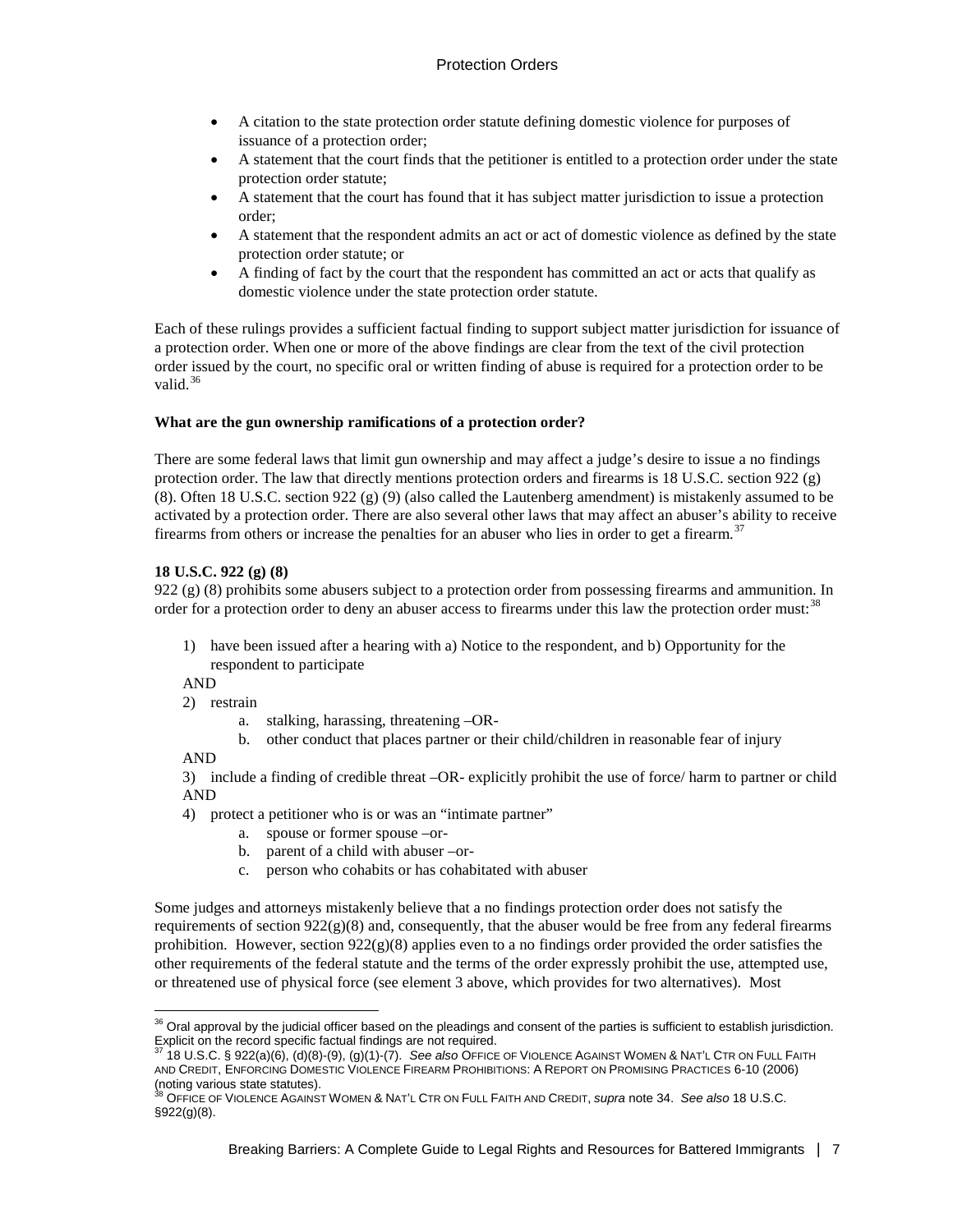protection orders include provisions containing the required "physical force" prohibition; therefore, the failure to include a factual finding concerning credible threat would not evade the firearms prohibition in section 922(g)(8). To best ensure that protection orders comply with the federal statute, attorneys and judges should encourage the development of standard protection order forms that include a non-discretionary, explicit prohibition on the use, attempted use, or threatened use of physical force.

#### **The Lautenberg Amendment (18 U.S.C. section 922 (g) (9))**

This amendment prohibits those who have been **convicted** of a **misdemeanor crime of domestic violence** from possessing firearms and ammunition. A finding of domestic violence that is the basis of a protection order is NOT a conviction of a misdemeanor of the crime of domestic violence. A judge may mistakenly believe that they will be denying an abuser access to firearms under this amendment when they base a protection order on a finding of domestic violence; however, this is not the case. Although 18 U.S.C. 922 (g) (8) may prohibit access to firearms depending of the nature of the protection order, the Lautenberg Amendment will not.

#### **Conclusion**

By following these suggestions, courts may avoid the potential pitfalls of "no findings" protection orders and better protect victims of domestic abuse by providing jurisdictionally sound protection orders. If the respondent is unwilling to admit any abuse and is unwilling to agree to the relief the petitioner is seeking, or is only willing to agree to the issuance of a protection order "without a finding," *the court must still find domestic violence to issue a protection order.* Without a finding of domestic violence there is no subject matter jurisdiction for the court to issue a protection order.